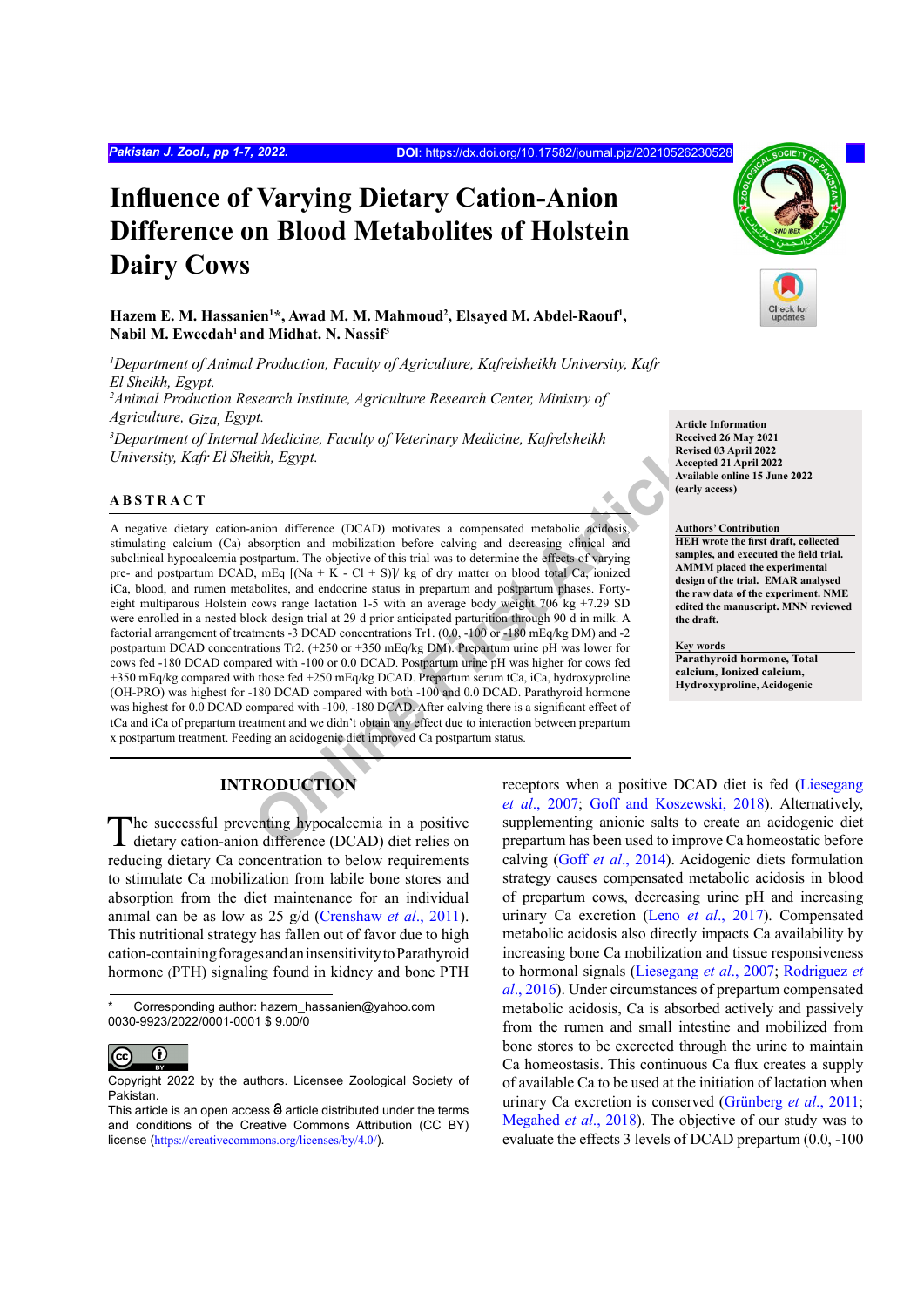or -180 mEq/kg DM) and 2 levels of DCAD postpartum (+250 or +350 mEq/kg DM), dietary strategy on urine pH, IgG, PTH, hydroxyproline, Ca status and blood parameters.

## **MATERIALS AND METHODS**

#### *Management procedures of experimental animals*

The field experiment was carried out on a private dairy farm in Egypt, which is approximately 80 kilometers from Cairo on the Ismailia desert road. Forty-eight multiparous Holstein cows with 3 to 4 wk of expected parturition were selected from the herd. Cows were fed twice daily at 700 and 1700 h. Prepartum diets were formulated to provide 0.0 mEq DCAD/kg dry matter (DM) as a control, -100 mEq/kg DM or -180 mEq DCAD /kg DM. Immediately after calving cows in each prepartum treatment were split and fed a lactation diet formulated to contain either +250 or +350 mEq DCAD/kg DM throughout the remainder of the trial. Cows were housed in an open yard with a shed area and milked three times daily 08:00, 16:00 and 24:00 h. Prepartum and postpartum diets were formulated using the Cornell net carbohydrate protein system (CNCPS version 6.5, Cornell University, Ithaca, NY) (Table I). Dietary ingredients were analyzed for DM, CP, EE, Ash, minerals [\(AOAC 2000](#page-5-4)), neutral detergent fiber (NDF), acid detergent fiber (ADF) and lignin (Van-Soest *et al*., 1991), TDN, NEL and NFC were calculated according to NRC (2001).

#### *Blood samples and measurement*

Blood samples were collected from coccygeal vein on -14, -7, -2, 0, 2, 7, 14 and 21 d relative to predicted calving. Blood was collected into vacutainer tubes and serum was separated after centrifugation at  $1,600 \times g$  for 15 min at 5 °C, and frozen at −80°C until analysis. Sampling time (approximately 1300 h) corresponded to approximately 5 h after morning feeding. The analyses were performed in laboratory of Animal Reproductive Research Institute, Agriculture Research Center, Ministry of Agriculture, Al-Harm, Egypt. Blood serum samples were used for analysis of PTH and hydroxyproline (OH-PRO) were determined using bovine ELISA kit (Keyuan Road, DaXing Industry Zone, Beijing, China), tCa was determined calorimetrically according to the manufacture's instruction (RA-50 Chemistry Analyzer (Bayer) using readymade chemical kits, (CA 1210 Biodiagnostic co. Egypt). iCa was determine by an ion-sensitive electrode of blood serum (RapidLab 348, Bayer Diagnostics, Fernwald, Germany). Colostrum was collected, weighed, and sampled immediately from first milking directly after parturition and frozen at -20 °C. Concentrations of IgG were determined by calorimetrically at 585 nm CAT no CA 1210 IgG ELISA assay (Sunred co, China REF DZE201040108). Midstream urine samples

were collected prepartum on days -21, -14, -7 and -2 d, after calving were measured at 2, 7 and 14 d, [\(Fig. 1](#page-2-0)) by manual stimulation of the vulva and were measured for urine pH immediately after collection by using a portable pH meter (PHS-3C, Youke Instrument Co. Ltd., Shanghai, China).

| lesert road. Forty-eight multiparous                                    |                                 |                |                       |                           |             |        |
|-------------------------------------------------------------------------|---------------------------------|----------------|-----------------------|---------------------------|-------------|--------|
| 1 4 wk of expected parturition were<br>Cows were fed twice daily at 700 | Ingredients (% DM)              |                | <b>Prepartum DCAD</b> | Postpartum<br><b>DCAD</b> |             |        |
| i diets were formulated to provide                                      |                                 | $\mathbf{0}$   | $-100$                | $-180$                    | $+250$      | $+350$ |
| y matter (DM) as a control, -100                                        | Corn silage                     |                | 39.35 38.94 38.68     |                           | 32.07 32.07 |        |
| nEq DCAD /kg DM. Immediately                                            | Wheat straw                     | $8.93 \t 8.83$ |                       | 8.77                      |             |        |
| ach prepartum treatment were split                                      | Alfalfa hay                     |                |                       |                           | 8.05        | 8.05   |
| formulated to contain either $+250$                                     | Corn, ground                    | 19.69          | 19.49                 | 19.35                     | 25.08       | 25.08  |
| g DM throughout the remainder of                                        | Soybean meal, 44% CP            | 7.75           | 7.67                  | 7.62                      | 20.43       | 20.43  |
| oused in an open yard with a shed                                       | Beet pulp, dried                | 7.20           | 7.12                  | 7.08                      |             |        |
| mes daily 08:00, 16:00 and 24:00 h.                                     | Corn gluten feed                |                |                       |                           | 8.45        | 8.45   |
| um diets were formulated using the                                      | Sunflower meal, 36% CP          |                | 14.15 14.00 13.91     |                           |             |        |
| te protein system (CNCPS version                                        | Energier-Gold <sup>1</sup>      |                |                       |                           | 0.85        | 0.85   |
| y, Ithaca, NY) (Table I). Dietary                                       | OleoFat <sup>2</sup>            |                |                       |                           | 0.89        | 0.89   |
| zed for DM, CP, EE, Ash, minerals                                       | Limestone                       | 1.06           | 1.11                  | 1.14                      | 0.54        | 0.54   |
| letergent fiber (NDF), acid detergent                                   | Salt                            | 0.30           | 0.30                  | 0.30                      | 0.41        | 0.41   |
| (Van-Soest <i>et al.</i> , 1991), TDN, NEL                              | Sodium bicarbonate              |                |                       |                           | 1.15        | 1.88   |
| ed according to NRC (2001).                                             | M&V Dry Cow premix <sup>3</sup> | 0.31           | 0.30                  | 0.30                      | ÷,          | -      |
|                                                                         | Magnesium oxide                 | 0.23           | 0.22                  | 0.22                      | 0.19        | 0.19   |
| ısurement                                                               | Free feed silica <sup>4</sup>   |                |                       |                           | 0.19        | 0.19   |
| re collected from coccygeal vein on                                     | $Mycofix^5$                     |                |                       |                           | 0.07        | 0.07   |
| d 21 d relative to predicted calving.                                   | Diamond V Yeast XP <sup>6</sup> |                |                       | $\overline{a}$            | 0.07        | 0.07   |
| to vacutainer tubes and serum was                                       | Organic zinc                    |                |                       |                           | 0.02        | 0.02   |
| igation at $1,600 \times g$ for 15 min at                               | Potassium carbonate             |                |                       |                           | 0.27        | 0.44   |
| 80°C until analysis. Sampling time                                      | Magnesium sulphate              | 0.15           | 0.45                  | 0.82                      | -           |        |
| h) corresponded to approximately                                        | Dicalcium phosphate             | 0.22           | 0.22                  | 0.22                      | 0.09        | 0.09   |
| ling. The analyses were performed                                       | M&V premix <sup>7</sup>         |                |                       |                           | 0.27        | 0.27   |
| al Reproductive Research Institute,                                     | MegAnion <sup>8</sup>           | 0.37           | 0.51                  | 0.54                      |             |        |
| Center, Ministry of Agriculture, Al-                                    | Calcium chloride                | 0.31           | 0.82                  | 1.06                      |             |        |
| rum samples were used for analysis                                      | $DCAD$ mEq/kg $DM^9$            | 0.0            | $-100$                | $-180$                    | $+250$      | $+350$ |

<span id="page-1-0"></span>**Table I. Ingredient composition of experimental diets formulated to differ in dietary cation-anion difference (DCAD).**

<sup>1</sup>Calcium salts fatty acids 84.5% (IIFCO, Malaysia). <sup>2</sup>Fractionated fatty acids 99% (El- Sadat City, Egypt). 3 Dry cow Mineral-vitamins premix contained each 3kg contains: Vit A 9,000,000iu, vit D3 2,000,000iu, vit E 40,000mg, Mn 50,000mg, Zn 50,000mg, Fe 50,000mg, Cu 15,000mg, I 250mg, Co150mg, Se 250mg (El-Dakahlia Company, Egypt). 4 Silica mycotoxin binder (Avitasa, Spain). 5 Enzymatic mycotoxin binder biology (Biomin GmbH, Austria). <sup>6</sup> Diamond V (Cedar Rapids, IA, USA). 7 Dairy cow Mineral-vitamins premix contained each 3kg contains: VitA 12,000,000iu, vitD3 2,500,000iu, vitE 35,000mg, Mn 80,000mg, Zn 100,000mg, Fe 50,000mg, Cu 20,000mg, I 300mg, Co400mg, Se 300mg CaCo3 up to 3kg (El-Dakahlia Company, Egypt). <sup>8</sup>Origination (O2D Inc, Maplewood, MN, USA). Contains (%DM) 81.5% CP, 3.8%ADF, 7.5%NDF, 0.52%EE, 0.26%Ca, 0.49%P, 2.5%Mg, 1.6% K, 0.07%Na, 23.7%Cl and 3.1%S. DCAD= (Na+K)-(Cl+S)= -8270mEq/kg DM. according to Goff(2018). <sup>9</sup>Dietary cation anion difference =  $DCAD =$  $(Na+K) - (Cl+S)$  according to [Goff and Koszewski \(2018\)](#page-5-5).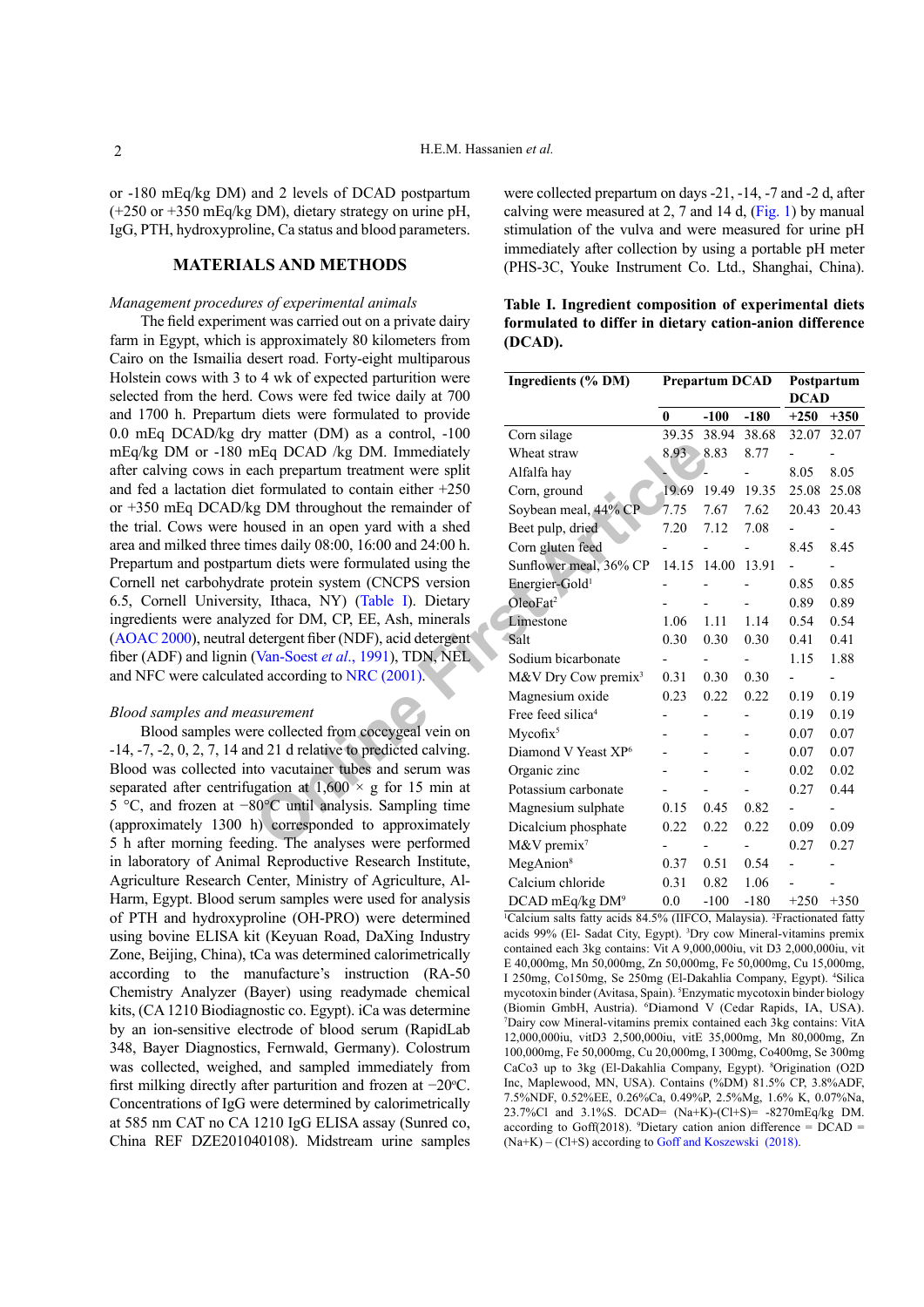

<span id="page-2-0"></span>**EXECUTE:** Considered to the pH<br>
Cannot Calculate Concern Capture affected due to 00, -180 (BC1, BC2, BC3) and<br>
IF2) +250 and +350 (AC1, AC2)<br>
interaction (BC1AC1, BC1AC2,<br>
Installation (BC1AC1, BC1AC2,<br>
IDM, +250 and +35 Fig. 1. Urine pH (Means±SE) for cows fed prepartum DCAD (Tr1) 0.0, -100, -180 (BC1, BC2, BC3) and postpartum DCAD (Tr2) +250 and +350 (AC1, AC2) showing effect of interaction (BC1AC1, BC1AC2, BC2AC1, BC2AC2, BC3AC1, BC3AC2), there is effect of prepartum DCAD (Tr1) between means for cows fed 0.0, -100, -180 (7.5, 7.02 and 5.82), *P* < 0.005, there is effect of time sample -2, -7 ( 6.45 and 6.68) and -14 (7.21)  $P < 0.05$  and the interaction Tr1 x T,  $P = 0.247$ . postpartum there is effect of treatment Tr2 x T time of sample at 14, 7 urine pH  $(8.15 \text{ and } 8.17)$ , 2 days after calving pH  $(7.38)$ ,  $P > 0.05$ , also there is interaction after calving Tr1 x T time of sample p. 0.05 but there is no interaction after calving from Tr1 x Tr2 x T,  $P = 0.690$ .



<span id="page-2-2"></span>Fig. 2. Simple linear regression and negative linear correlation between urine pH and iCa ( $R = -0.74$ ,  $R^2$ )  $= 0.548$ ) urine pH = (14.2 + -1.61\*iCa) for cows fed prepartum (Tr1) DCAD  $(0.0, -100, -180)$  there is negative linear relationship urine pH and iCa  $p < 0.05$ .

#### *Statistical analysis*

Statistical analysis of experimental data was carried out through the SPSS V23 ([https://www.ibm.com/eg-en/](https://www.ibm.com/eg-en/analytics/spss-statistics-software) [analytics/spss-statistics-software](https://www.ibm.com/eg-en/analytics/spss-statistics-software)).

### **RESULTS**

The composition of diets are shown in [Table II](#page-2-1) and average DM intake in different treatments of prepartum diet DCAD 0.0, -100, or -180 mEq/kg DM (13, 13.1, 13.2 kg DM/day) and postpartum DCAD +250 or +350 mEq/kg DM (22.4 and 22.6 kg DM/day), respectively. Prepartum urine pH, tCa and iCa are presented in ([Table III](#page-3-0)). Cows fed on prepartum DCAD have a significant with higher concentrations of tCa, iCa due to 0.0, -100 and -180 mEq/ kg DM ([Figs. 3](#page-3-1), [4\)](#page-3-2). The Hydroxyproline increased with increasing negative DCAD, while urine pH and PTH decreased in cows fed -180 than 0.0 and -100 mEq/kg DM [\(Fig. 1](#page-2-0), [Tables III,](#page-3-0) [V](#page-3-3)). Postpartum urine pH, tCa and iCa (Table VI) were affected due to 0.0, -100 and -180 mEq/ kg DM,  $+250$  and  $+350$  mEq/kg DM, ([Table VI](#page-4-0)). No differences were observed in serum PTH, OH-PRO and Insulin in postpartum due to 0.0, -100 and -180 mEq/kg DM, +250 and +350 mEq/kg DM or interaction [\(Table](#page-4-1) VII). There is no effect of (0.0, -100 and -180 mEq/kg DM) on calf birth weight, IgG and colostrum yield ([Table IV\)](#page-3-4).

<span id="page-2-1"></span>**Table II. Chemical composition of experimental diets formulated to differ in dietary cation-anion difference (DCAD).**

| Ingredients (% DM)                         |          | <b>Prepartum DCAD</b> |          | Postpartum<br><b>DCAD</b> |          |  |
|--------------------------------------------|----------|-----------------------|----------|---------------------------|----------|--|
|                                            | $\bf{0}$ | $-100$                | $-180$   | $+250$                    | $+350$   |  |
| CP                                         | 15.0     | 14.8                  | 14.8     | 17.5                      | 17.5     |  |
| Soluble protein $(\%$ of CP <sup>1</sup> ) | 30.0     | 31.0                  | 31.0     | 26.0                      | 26.0     |  |
| Ether extract                              | 3.00     | 3.00                  | 3.00     | 4.50                      | 4.50     |  |
| <b>NDF</b>                                 | 42.2     | 41.9                  | 41.7     | 28.0                      | 28.0     |  |
| NFC <sup>2</sup>                           | 31.80    | 31.80                 | 31.80    | 40.80                     | 40.50    |  |
| <b>TDN</b>                                 | 70.0     | 69.0                  | 69.0     | 76.0                      | 75.0     |  |
| peNDF <sup>3</sup>                         | 31.0     | 31.0                  | 30.0     | 23.0                      | 23.0     |  |
| $NE1$ (Mcal/kg <sup>4</sup> )              | 1.51     | 1.52                  | 1.51     | 1.73                      | 1.71     |  |
| Ash                                        | 8.00     | 8.9                   | 9.00     | 9.20                      | 9.50     |  |
| Ca                                         | 0.99     | 1.10                  | 1.20     | 0.89                      | 0.88     |  |
| P                                          | 0.36     | 0.37                  | 0.36     | 0.41                      | 0.41     |  |
| Mg                                         | 0.38     | 0.42                  | 0.48     | 0.30                      | 0.30     |  |
| K                                          | 1.00     | 1.00                  | 1.00     | 1.23                      | 1.27     |  |
| Na                                         | 0.20     | 0.20                  | 0.20     | 0.56                      | 0.76     |  |
| C1                                         | 0.51     | 0.70                  | 0.80     | 0.34                      | 0.34     |  |
| S                                          | 0.32     | 0.40                  | 0.48     | 0.34                      | 0.33     |  |
| $DCAD5$ (mEq/kg DM)                        | 0.0      | $-103.8$              | $-181.9$ | $+250.6$                  | $+351.2$ |  |

Values calculated using CNCPS v6.55 (2015). 'Soluble protein  $(\%)=$  CP (%) − insoluble protein (%). <sup>2</sup> NFC = 100 – [(NDF – neutral detergent insoluble  $CP$ ) +  $CP$  + ash + fat)] Calculated according to (NRC, 2001). 3 Predicted by Cornell Net Carbohydrate and Protein System (v 6.55, Cornell University, Ithaca, NY) Calculated according to [Mertens \(1997\)](#page-6-5). Calculated from chemical composition (NRC, 2001).  ${}^5DCAD = (Na)$  $+ K$ – (S+Cl).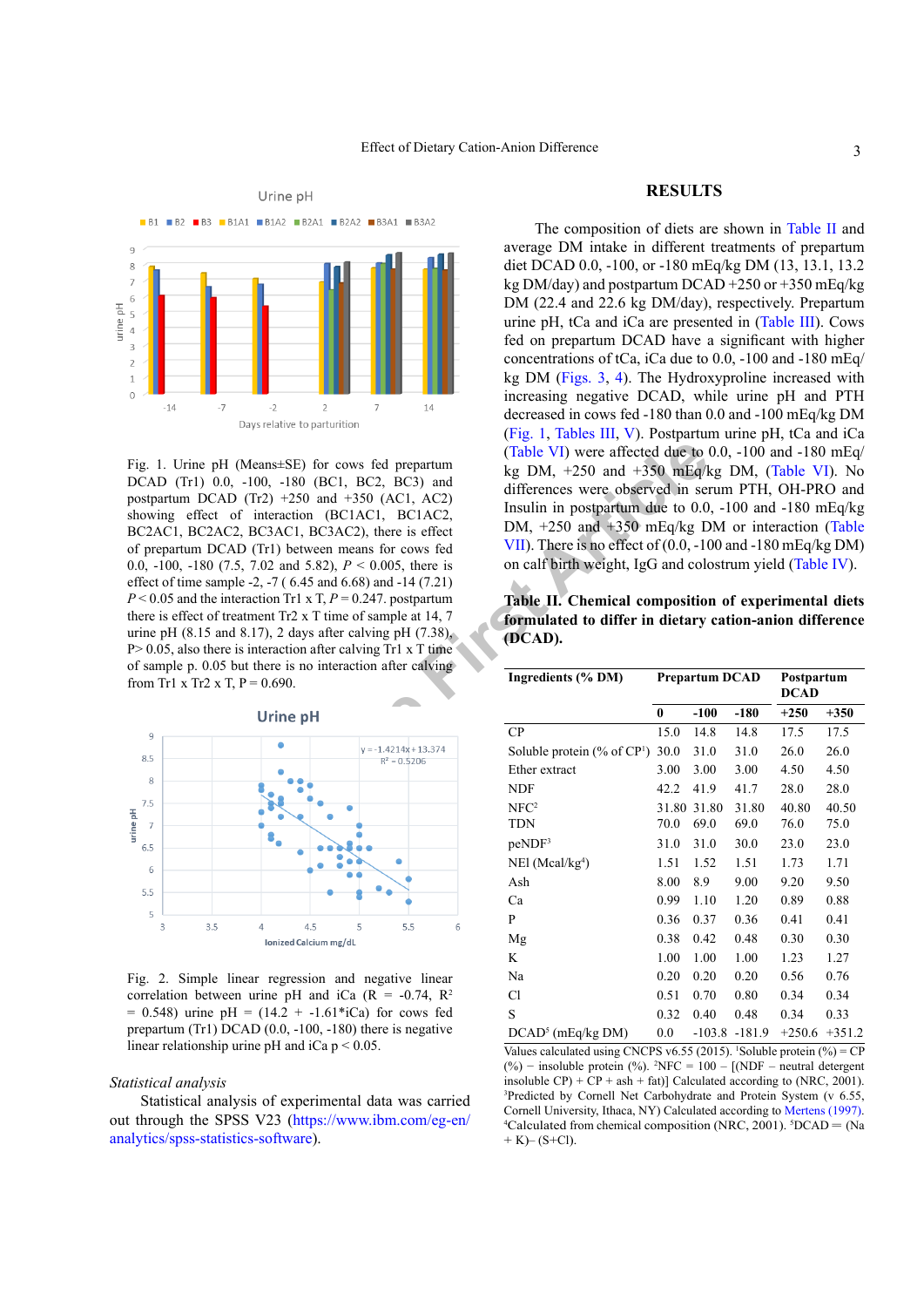<span id="page-3-0"></span>**Table III. Urinary pH and blood calcium measured prepartum for cows fed diets formulated to contain 0, -100 and -180 mEq/kg dietary cation-anion difference (DCAD).**

| <b>Item</b>                                              | Prepartum<br>DCAD (Tr1) |              |  |  | <b>SEM DCAD</b> P-value |                      |  |  |
|----------------------------------------------------------|-------------------------|--------------|--|--|-------------------------|----------------------|--|--|
|                                                          | 0.0                     | $-100 - 180$ |  |  | dav                     | <b>DCAD</b><br>x day |  |  |
| Urinary pH 7.50 7.02 5.93 0.057 0.001 0.001 0.099        |                         |              |  |  |                         |                      |  |  |
| tCa (mg/dL) 8.38 8.85 9.40 0.048 0.001 0.001 0.170       |                         |              |  |  |                         |                      |  |  |
| iCa (mg/dL) $4.16$ $4.68$ $4.98$ 0.025 0.001 0.001 0.002 |                         |              |  |  |                         |                      |  |  |

<span id="page-3-4"></span>**Table IV. Blood metabolites prepartum for cows fed diets formulated to contain 0, -100 and -180 mEq/ kg dietary cation-anion difference (DCAD) during experimental period.**

| <b>Blood metabolites</b>                                                              |                                  | $(Tr1)$ (mEq/kg DM)              |        | Prepartum DCAD SEM P value |  |  |  |  |  |
|---------------------------------------------------------------------------------------|----------------------------------|----------------------------------|--------|----------------------------|--|--|--|--|--|
|                                                                                       | 0                                | $-100$                           | $-180$ |                            |  |  |  |  |  |
| $PTH$ pg/ml                                                                           |                                  | 62.37a 50.57b 34.66c 1.265 0.001 |        |                            |  |  |  |  |  |
| Hydroxyproline µg/ml 1.83c 2.27b 2.86a 0.043 0.001                                    |                                  |                                  |        |                            |  |  |  |  |  |
| Insulin, $pmol/L$                                                                     | 179.16 179.66 178.83 0.435 0.738 |                                  |        |                            |  |  |  |  |  |
| <sup>ab</sup> Means in the same row with different superscripts differ $(P < 0.05)$ . |                                  |                                  |        |                            |  |  |  |  |  |

<span id="page-3-3"></span>**Table V. Calf birth weight, colostrum yield and Immunoglobulin-G (IgG) concentrations of cows fed diets formulated to contain 0, -100 and -180 mEq/kg dietary cation-anion difference (DCAD).**

|                      |      | $(Tr1)$ (mEq/kg DM)           |        | Prepartum DCAD SEM P-value |  |  |  |  |
|----------------------|------|-------------------------------|--------|----------------------------|--|--|--|--|
|                      |      | $0.0 - 100$                   | $-180$ |                            |  |  |  |  |
| Colostrum IgG $g/L$  |      | 58.05 59.75 63.17 1.111 0.163 |        |                            |  |  |  |  |
| Calf birth weight kg |      | 42.13 41.46 40.13 0.439 0.168 |        |                            |  |  |  |  |
| Colostrum milk kg    | 6.60 |                               |        | 6.20 7.13 0.269 0.375      |  |  |  |  |
|                      |      |                               |        |                            |  |  |  |  |

# **DISCUSSION**

# *DCAD and ionized calcium status*

Both tCa and iCa had a positive connection at 48 h before and 48 h following parturition, respectively ([Figs.](#page-3-1) [3,](#page-3-1) [4,](#page-3-2) [5\)](#page-4-2). [Figure 5](#page-4-2) reveals a favourable association between iCa and tCa  $(r = 0.84, P 0.00)$  using simple linear regression. There was no evidence of hypocalcemia in either pre- or postpartum cows, as blood calcium levels were normal at 8-12 mg/dL and never went below 2 mmol/L or 8 mg/dL for all cows administered DCAD ([Tables III,](#page-3-0) [V](#page-3-3)). Serum Ca reached its nadir during the calving period or 1 and 2 d after

parturition due to effect of treatment, day and interaction DCAD x day [\(Fig. 3](#page-3-1)), similar to previous reports (Romo *et al*[., 1991](#page-6-6); [Abu Damir](#page-5-6) *et al*., 1994). Acidogenic diets are hypothesized to increase serum Ca by increasing Ca mobilization from bone as indicated by elevated serum hydroxyproline which is indicator of bone resorption as shown in [Table IV](#page-3-4) which agrees with (Goff *et al*[., 1991\)](#page-5-7) mediated through increased serum PTH concentration (Horst *et al*[., 1997](#page-5-8)). Tissue responsiveness to PTH was postulated to increase with greater blood acidity ([Goff](#page-5-7) *et al*[., 1991](#page-5-7); Horst *et al*[., 1997](#page-5-8)).



<span id="page-3-1"></span>Fig. 3. Means of tCa concentrations for cows fed prepartum and effect of (Tr1) DCAD 0.0, -100, -180 (BC1, BC2, BC3.  $P < 0.001$ ) and effect of postpartum (Tr2) DCAD +250 and +350 (B1A1, B1A2, B2A1, B2A2, B3A1, B3A2. *P* = 0.511), day  $P < 0.001$  and interaction Tr1 x Tr2 x day P = 0.086, during experimental period.



<span id="page-3-2"></span>Fig. 4. Means serum iCa concentrations for cows fed prepartum and effect of Tr1 DCAD 0.0, -100, -180 (BC1, BC2, BC3. *P* < 0.001) and effect of postpartum Tr2 DCAD +250 and +350 (B1A1, B1A2, B2A1, B2A2, B3A1, B3A2.  $P = 0.511$ , day  $P \le 0.001$  and interaction Tr1 x Tr2 x day  $P = 0.510$ , during experimental period.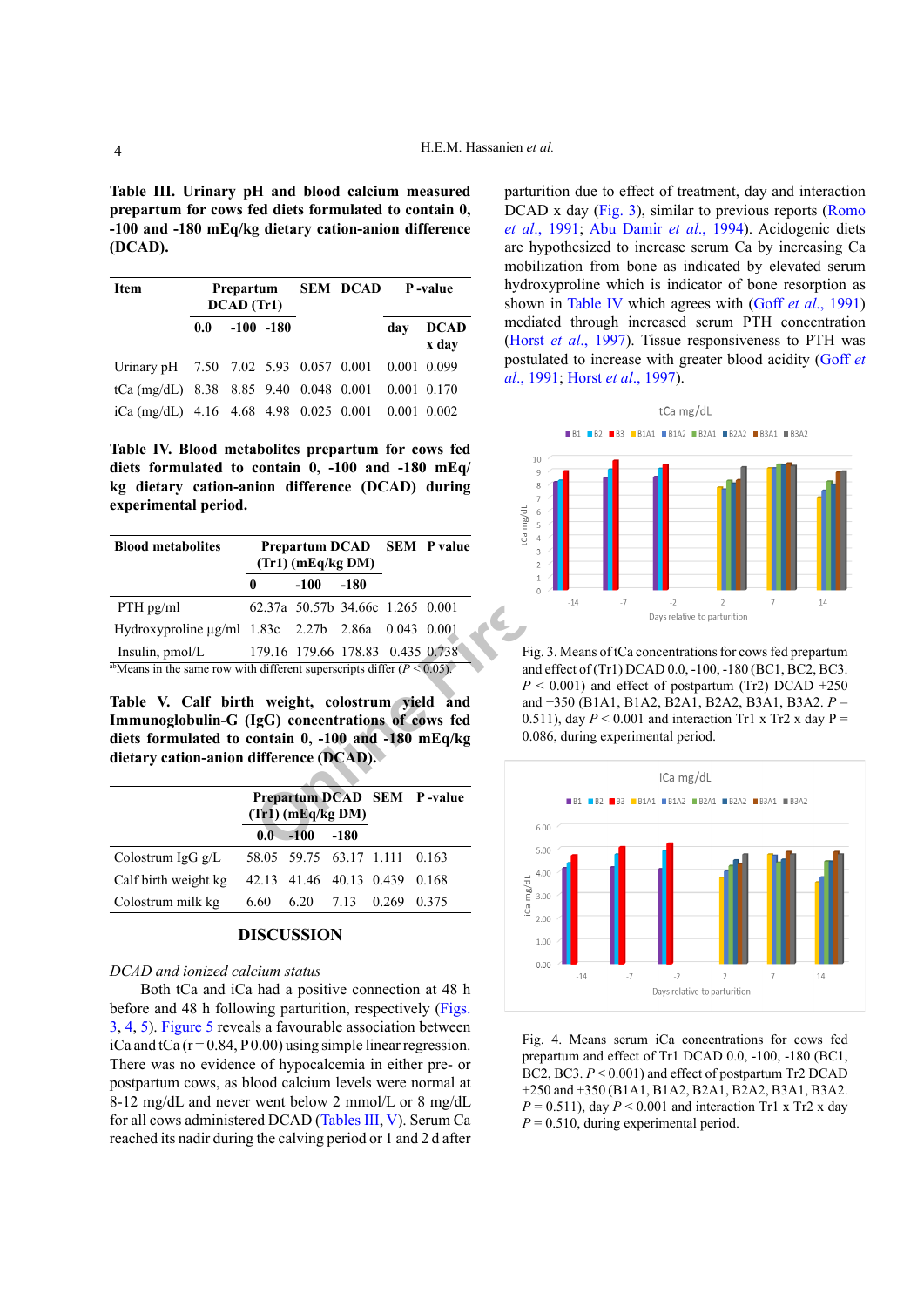<span id="page-4-0"></span>**Table VI. Urinary pH and Ca concentrations for cows fed prepartum diets formulated to contain 0, -100 and -180 mEq/kg dietary cation-anion difference (DCAD) and postpartum diets formulated to contain 250 or 350 mEq/kg.**

| Tr1                                                                                                                         |         | -100    | -180 | P-value                                                     |  |  |  |       |       |                                                                       |
|-----------------------------------------------------------------------------------------------------------------------------|---------|---------|------|-------------------------------------------------------------|--|--|--|-------|-------|-----------------------------------------------------------------------|
| Tr2                                                                                                                         | 250 350 | 250 350 |      |                                                             |  |  |  |       |       | 250 350 SEM Tr1 Tr2 day Tr1 x Tr2 Tr1 X day Tr2 x day Tr1 X Tr2 X day |
| Urine pH                                                                                                                    |         |         |      | 7.48 8.20 7.42 8.36 7.42 8.53 0.037 0.347 0.001 0.001 0.103 |  |  |  | 0.034 | 0.003 | 0.690                                                                 |
| tCa (mg/dL) 7.98 8.09 8.64 8.47 8.92 9.19 0.054 0.001 0.511 0.001 0.247                                                     |         |         |      |                                                             |  |  |  | 0.003 | 0.587 | 0.086                                                                 |
| iCa (mg/dL) $4.01$ $4.16$ $4.37$ $4.49$ $4.57$ $4.64$ 0.029 0.001 0.058 0.001 0.836                                         |         |         |      |                                                             |  |  |  | 0.001 | 0.045 | 0.510                                                                 |
| Tr1= prepartum DCAD treatment $(0.0, -100 \text{ and } -180)$ , Tr2= postpartum DCAD treatment $(+250 \text{ and } +350)$ . |         |         |      |                                                             |  |  |  |       |       |                                                                       |

<span id="page-4-1"></span>**Table VII. Blood metabolites measured postpartum for cows fed prepartum diets formulated to contain 0, -100 and -180 mEq/kg dietary cation-anion difference (DCAD) and postpartum diets formulated to contain 250 or 350 mEq/ kg.**

| Tr1                         |        | 0      |        | $-100$ |        | $-180$ |            |       | P-value |            |
|-----------------------------|--------|--------|--------|--------|--------|--------|------------|-------|---------|------------|
| Tr2                         | $+250$ | $+350$ | $+250$ | $+350$ | $+250$ | $+350$ | <b>SEM</b> | Tr1   | Tr2     | $Tr1x$ Tr2 |
| $PTH$ (pg/ml)               | 38.15  | 39.10  | 36.44  | 36.25  | 31.07  | 35.50  | 0.828      | 0.064 | 0.317   | 0.514      |
| Hydroxyproline $(\mu g/ml)$ | 1.67   | 1.76   | 1.63   | 1.81   | 1.80   | 1.73   | 0.027      | 0.669 | 0.252   | 0.198      |
| Insulin, $(pmol/L)$         | 82.0   | 82.66  | 85.66  | 81.0   | 84.0   | 87.0   | 0.737      | 0.241 | 0.825   | 0.136      |



<span id="page-4-2"></span>Fig. 5. Simple linear regression and positive correlation between tCa and iCa ( $R = 0.84$ ,  $R^2 = 0.712$   $P < 0.001$ )  $tCa = 3.2 + 1.23 * iCa$  for cows fed prepartum (Tr1) DCAD  $(0.0, -100, -180)$  there is positive linear relationship tCa and iCa  $p < 0.05$ .

#### *Parathyroid hormone and iCa*

Cows fed prepartum DCAD diets -180 and −100 mEq/ kg DM had lower serum PTH concentrations compared with cows fed on 0.0 mEq/kg DM DCAD diet [\(Table](#page-3-4) [IV](#page-3-4)). Serum PTH concentrations usually are negatively correlated with serum iCa concentrations ([Jonsson](#page-5-9) *et al*., [1980\)](#page-5-9). The blood PTH level increased 10-20 fold. If a cow is fed anions, the rise is temporary and falls by day 2 -3 to baseline levels (Goff *et al*[., 1989](#page-5-5)). The target tissues respond to the PTH and it works on bone and kidney cells

to restore blood Ca to the normal level. In cows not fed anions, that have more alkaline blood and urine- the PTH concentrations increased when blood Ca falls, but the tissues are resistant to the effects of PTH. We think that PTH receptor is not properly recognizing the hormone. As a result of blood Ca does not rise rapidly or at all and the parathyroid gland continues to secrete large amounts of hormone for a longer period. Cows with milk fever will have extremely high blood levels of PTH- but it is not helping them maintain normal Ca because the tissues do not recognize it (Goff *et al*., 2014).

#### *Urine pH*

Prepartum DCAD treatments and sample day had a significant effect on urine pH decrease ([Fig. 1](#page-2-0), [Table III](#page-3-0)), as well as a negative association between urine pH and iCa. Increasing urine pH can lead to a decrease in iCa concentrations  $(r = -0.74, P \ 0.001)$ ,  $(Fig. 2)$  $(Fig. 2)$ . The urine pH was lower in the negative DCAD (-18 mEq/100 g of DM), which was consistent with (Goff *et al*[., 2014](#page-5-2); [Santos](#page-6-7) *et al*[., 2019](#page-6-7); Leno *et al*[., 2017;](#page-5-3) Moore *et al*[., 2000\)](#page-6-8). In contrast, Moore *et al*[. \(2000](#page-6-8)) reported no differences in postpartum Ca metabolism in cows given an anionic diet. The reason for increasing urine pH after calving due to  $(+250 \text{ or } +350 \text{ mEq/kg} \text{ DM})$  and day ([Fig. 1\)](#page-2-0) is due to high levels of sodium bicarbonate and potassium carbonate for raising DCAD and rumen buffering because lactating cow diet contains higher levels of concentrates, thus increasing DCAD postpartum to avoid ruminal acidosis.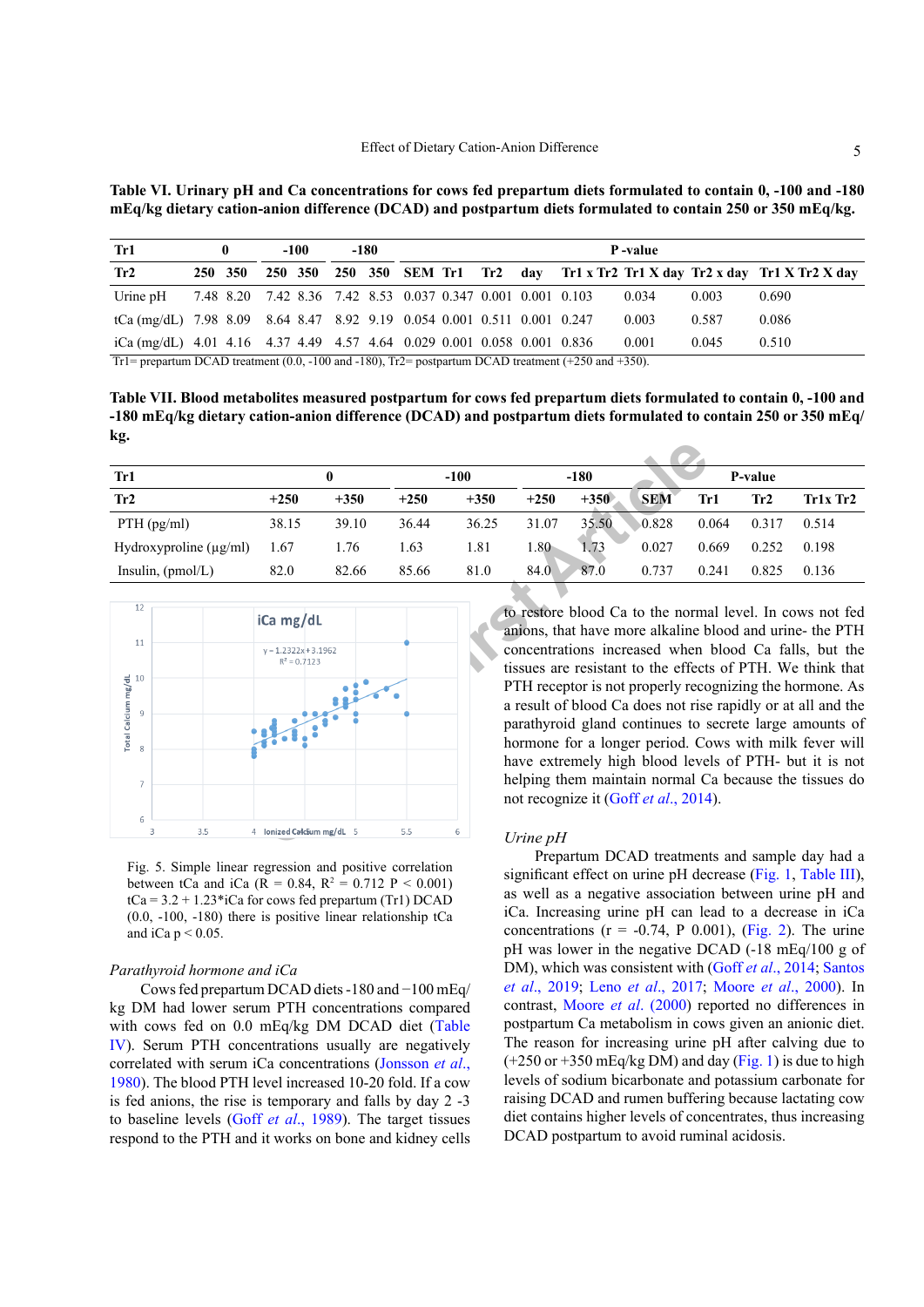*Colostrum yield, IgG and calf BW*

There were no effects on IgG, Colostrum yield, or calf birth weight [\(Table V\)](#page-3-3), demonstrating that giving nutritional anions to dairy cows in late gestation had no impact on colostrum supply or IgG. Other studies have reached the same result as we have [\(Lopera](#page-6-9) *et al*., 2018; Weich *et al*[., 2013;](#page-6-10) Diehl *et al*[., 2018;](#page-5-10) [Martinez](#page-6-5) *et al*., [2018\)](#page-6-5). Lowering DCAD of prepartum meals from about +130 to -130 mEq/kg DM had no effect on the yield or quality of colostrum ([Martinez](#page-6-5) *et al*., 2018). This is consistent with the findings of Weich *et al*[. \(2013\)](#page-6-10), who observed no differences in birth weight between calves from cows fed a diet containing -160 mEq/kg DM (41.1 kg) and calves fed  $+120$  mEq/kg DM (41.1 kg) (44.6 kg).

## **CONCLUSIONS**

**Online First Interest**<br> **CONS**<br> **ONLINESTANCE CONS**<br> **ONLINES**<br> **ONLINES**<br> **ONLINES**<br> **ONLINES**<br> **ONLINES**<br> **ONLINES**<br> **ONLINES**<br> **ONLINES**<br> **ONLINES**<br> **ONLINES**<br> **ONLINES**<br> **ONLINES**<br> **ONLINES**<br> **ONLINES**<br> **ONLINES**<br> **ON** Prepartum anionic diets raised hydroxyproline and lowered urine pH and parathyroid hormone, resulting in better Ca availability after parturition and Ca concentrations at normal levels on calving day. Calf birth weight, IgG, and colostrum yield were unaffected by cows given a negative DCAD approach (-100 and -180 mEq/kg DM). Postpartum blood metabolites were unaffected in cows given positive DCAD (+250 and  $+350$  mEq/kg DM).

# **ACKNOWLEDGEMENTS**

The authors express their gratitude to everyone who assisted in the care of the cows in the experiment.

#### *Statement of conflict of interest*

The authors have declared no conflict of interest.

# **REFERENCES**

- <span id="page-5-6"></span>Abu Damir, H., Phillippo, M., Thorp, B.H., Milne, J.S., Dick, L., and Nevison, I.M., 1994. Effects of dietary acidity on calcium balance and mobilization, bone morphology, and 1, 25 dihydroxyvitamin D in prepartal dairy cows. *Res. Vet. Sci*., **56**: 310–318. [https://doi.org/10.1016/0034-5288\(94\)90147-3](https://doi.org/10.1016/0034-5288(94)90147-3)
- <span id="page-5-4"></span>AOAC International, 2000. *Official methods of analysis, 17th ed.* Assoc. Off. Anal. Chem., Gaithersburg, MD.
- <span id="page-5-0"></span>Crenshaw, T.D., Rortvedt, L.A., and Hassen, Z., 2011. Triennial growth symposium: A novel pathway for vitamin D-mediated phosphate homeostasis: Implications for skeleton growth and mineralization. *J. Anim. Sci*., **89**: 1957–1964. <https://doi.org/10.2527/jas.2010-3411>
- <span id="page-5-10"></span>Diehl, A.L., Bernard, J.K., Tao, S., Smith, T.N., Marins, T., Kirk, D.J., McLean, D.J., and Chapman, J.D., 2018. Short communication: Blood mineral and gas concentrations of calves born to cows fed prepartum diets differing in dietary cation-anion difference and calcium concentration. *J. Dairy Sci*., **101**: 9048–9051. [https://doi.org/10.3168/jds.2018-](https://doi.org/10.3168/jds.2018-14829) [14829](https://doi.org/10.3168/jds.2018-14829)
- <span id="page-5-2"></span>Goff, J.P., Liesegang, A., and Horst, R.L., 2014. Died-induced pseudo-hypoparathyroidism: A hypocalcemia and milk fever risk factor. *J. Dairy Sci*., **97**: 1520–1528. [https://doi.org/10.3168/](https://doi.org/10.3168/jds.2013-7467) [jds.2013-7467](https://doi.org/10.3168/jds.2013-7467)
- <span id="page-5-1"></span>Goff, J.P., and Koszewski, N.J., 2018. Comparison of 0.46% calcium diets with and without added anions with a 0.7% calcium anionic diet as a means to reduce periparturient hypocalcemia. *J. Dairy Sci*., **101**: 5033–5045. [https://doi.org/10.3168/jds.2017-](https://doi.org/10.3168/jds.2017-13832) 13832
- <span id="page-5-7"></span>Goff, J.P., Horst, R.L., Mueller, F.J., Miller, J.K., Kiess, G.A., and Dowlen, H.H., 1991. Addition of chloride to a prepartal diet high in cations increases 1,25-dihydroxyvitamin D response to hypocalcemia preventing milk fever. *J. Dairy Sci*., **74**: 3863–3871. [https://doi.org/10.3168/jds.S0022-](https://doi.org/10.3168/jds.S0022-0302(91)78579-2) 0302(91)78579-2
- <span id="page-5-5"></span>Goff, J.P., Reinhardt, T.A., and Horst, R.L., 1989. Recurring hypocalcemia of bovine parturient paresis is associated with failure to produce 1,25-dihydroxyvitamin D. *Endocrinology*, **125**: 49–53.<https://doi.org/10.1210/endo-125-1-49>
- Grünberg, W., Donkin, S.S., and Constable, P.D., 2011. Periparturient effects of feeding a low dietary cation-anion difference diet on acid- base, calcium, and phosphorous homeostasis and on intravenous glucose tolerance test in high-producing dairy cows. *J. Dairy Sci*., **94**: 727–745. [https://doi.org/10.3168/](https://doi.org/10.3168/jds.2010-3230) [jds.2010-3230](https://doi.org/10.3168/jds.2010-3230)
- <span id="page-5-8"></span>Horst, R.L., Goff, J.P., Reinhardt, T.A., and Buxton, D.R., 1997. Strategies for preventing milk fever in dairy cattle. *J. Dairy Sci*., **80**: 1269–1280. [https://](https://doi.org/10.3168/jds.S0022-0302(97)76056-9) [doi.org/10.3168/jds.S0022-0302\(97\)76056-9](https://doi.org/10.3168/jds.S0022-0302(97)76056-9)
- <span id="page-5-9"></span>Jonsson, G., Pehrson, B., Lundstrom, K., Edqvist, L.E., and Blum, J.W., 1980. Studies on the effect of the amount of calcium in the prepartum diet on blood levels of calcium, magnesium, inorganic phosphorus, parathyroid hormone and hydroxyproline in milk fever prone cows. *Zbl. Vet. Med. A*., **27**: 173–185. [https://doi.](https://doi.org/10.1111/j.1439-0442.1980.tb01686.x) [org/10.1111/j.1439-0442.1980.tb01686.x](https://doi.org/10.1111/j.1439-0442.1980.tb01686.x)
- <span id="page-5-3"></span>Leno, B.M., Ryan, C.M., Stokol, T., Kirk, D., Zanzalari, K.P., Chapman, J.D., and Overton, T.R.,